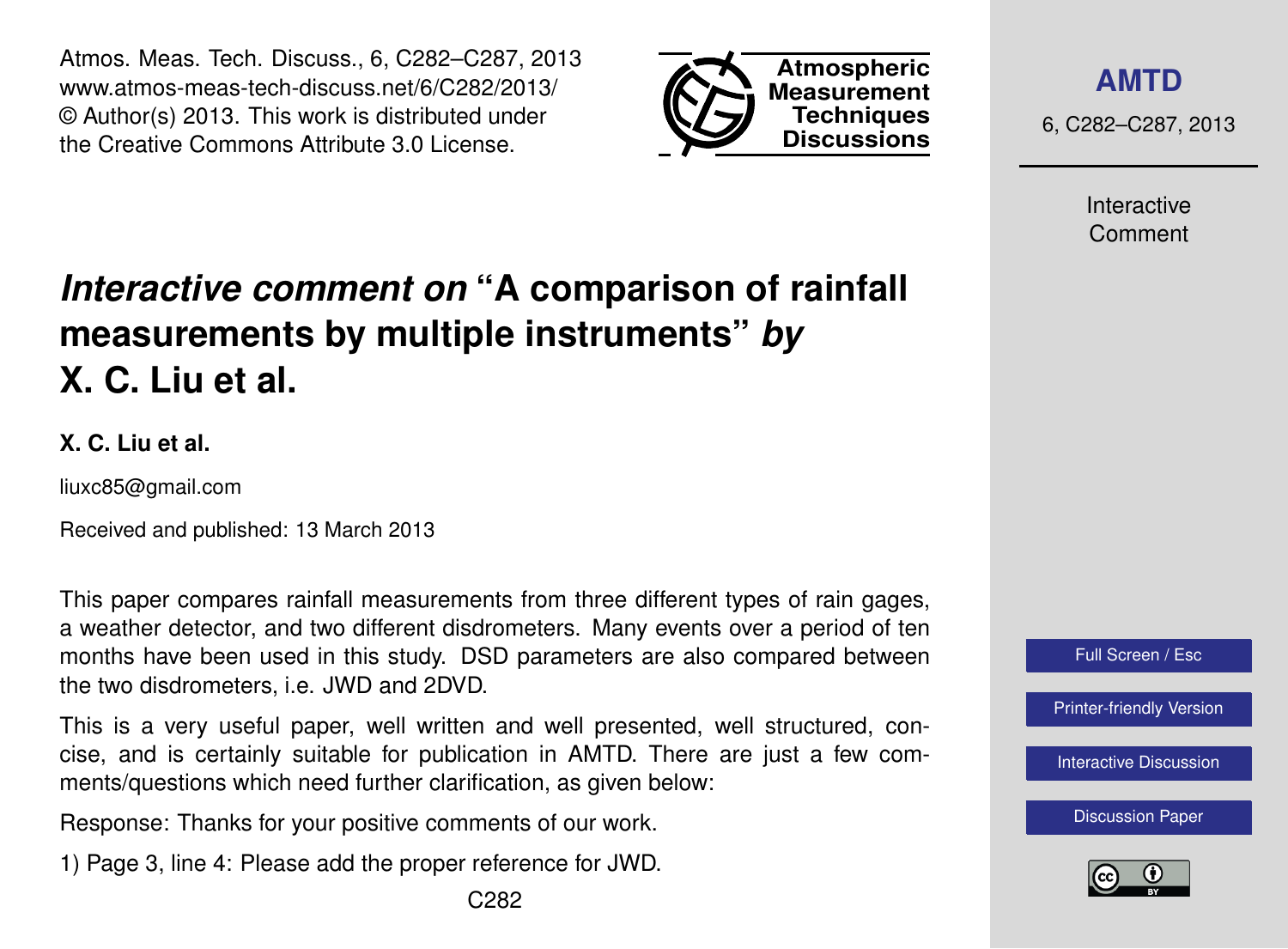Response: Thank you for your comment. We have added reference for JWD (Joss and Waldvogel, 1967).

2) Page 3, line 15: no space between TRMM

Response: Thank you for your comment. We have corrected it.

3) Page 7, line 15: 'where' should be 'whereas'

Response: Thank you for your comment. We have corrected it.

4) Fig. 2 and Table 1: How is an 'event' defined when (what the authors call) rain amount is determined?

Response: A rain event in this paper is defined as the rainfall lasts more than 3 minutes and rain amount greater than 1 mm during 24 hours a day, then the rain accumulation of each rain event is determined by the summation of rain amount with 1-minute resolution. It should be noted that 'rain amount' in Legend of Fig. 2 was replaced by 'rainfall accumulations'.

5) Fig. 4(a) and (b): The plots are difficult to interpret; can they be replotted in color to make the curves clearer?

Response: Thank you for your suggestions. We have replotted Fig. 4(a) and (b) in color.

6) Page 9, lines 12-15: This sentence is not at all clear, and needs to be rewritten.

Response: Thank you for your comment. We have rewritten this sentence.

7) Fig. 4 and 5: Are these 1-minute rainfall rates – please specify.

Response: Yes, Fig.4 and 5 are all 1-minute rainfall rates.

8) Fig. 6: Again, were these determined from 1-minute DSDs – please specify.

Response: Yes, Fig.6 are determined from 1-minute DSDs.

**[AMTD](http://www.atmos-meas-tech-discuss.net)**

6, C282–C287, 2013

Interactive Comment

Full Screen / Esc

[Printer-friendly Version](http://www.atmos-meas-tech-discuss.net/6/C282/2013/amtd-6-C282-2013-print.pdf)

[Interactive Discussion](http://www.atmos-meas-tech-discuss.net/6/519/2013/amtd-6-519-2013-discussion.html)

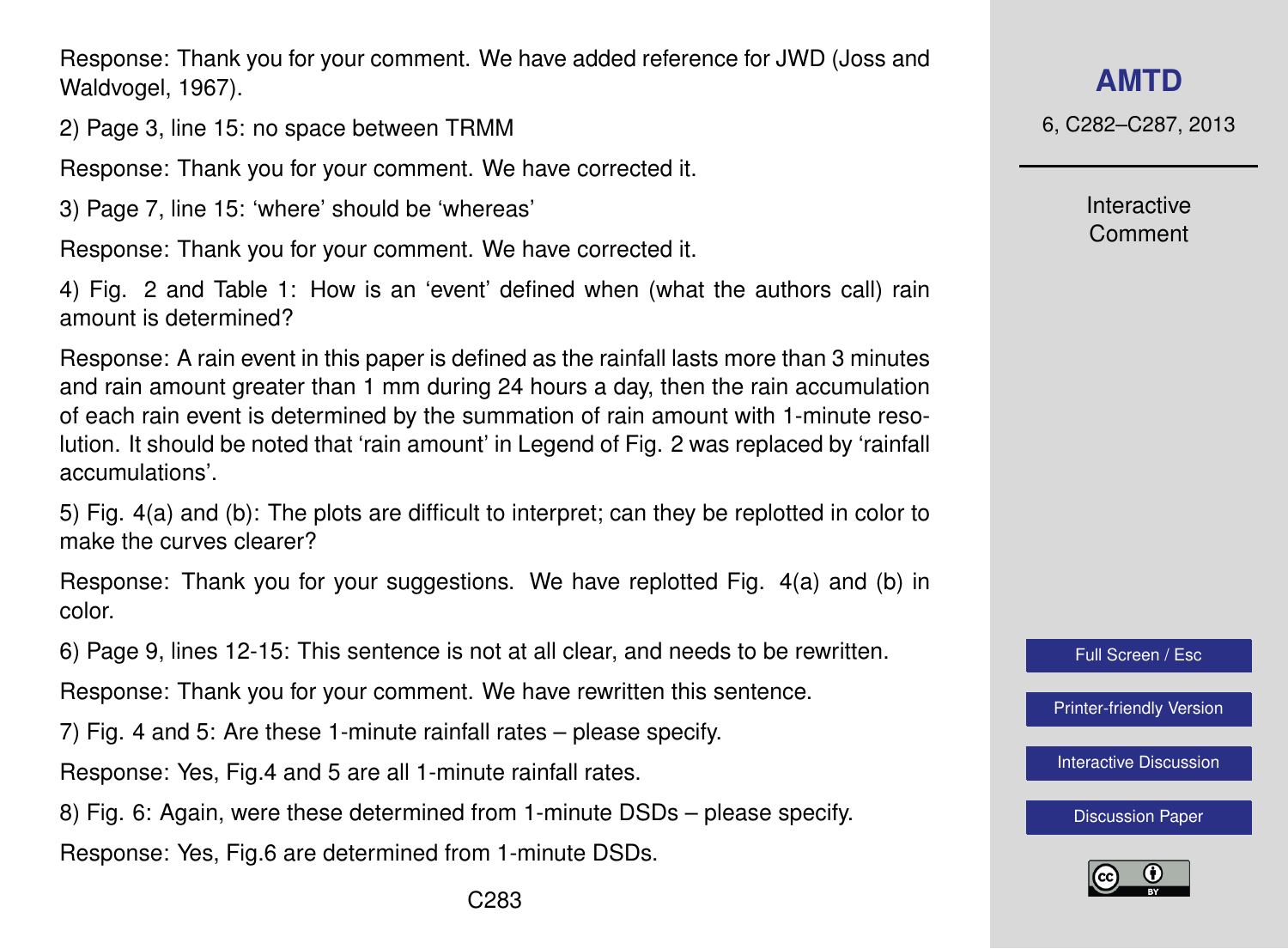9) Fig. 7a-d: it's not clear how many DSDs are used in each R interval case; do they represent the 'averaged' DSDs for a given R interval?

Response: There are 91, 9, 9, and 6 1-minute DSDs used in R < 5 mm h-1, 5 mm h-1 $<$  R  $<$  15 mm h-1, 15 mm h-1 $<$  R  $<$  30 mm h-1, and R  $>$  30 mm h-1 respectively, the DSDs in each R interval case have been averaged, therefore we believe that they can represent the average DSDs for a given R interval.

10) Also, regarding the JWD measurements, was dead-time correction applied (because this can alter the estimated DSD parameters)?

Response: We are sorry that the dead-time correction was not applied, we have applied the dead-time correction to the JWD measurements in the revised manuscript, and the correction is based on the technique discussed in Sheppard and Joe, 1994. Table 4, Figure 6 and 7 are revised accordingly; relative discussions are modified, which can be found in the revised manuscript.

11) Rain rate comparisons: much depends on the weighting function used in the comparisons, so justification for equation (3) needs to be elaborated upon. For example, why use dynamic weighting function – what are advantages, etc.

Response: Because there's no standard instrument that can obtain the true rain rate, a reference rain rate is needed for the comparisons, but different instruments have different performances for different rainfall intensity, the simple averaging method might be not suitable for the different rainfall intensity, some subtle changes and features might be neglected by this method. while the dynamic weighting function proposed in this paper are more sensitive to the rain rate by different instruments, it can provide a more standard reference for rain rate, which is suitable for the different rainfall events.

12) For rain rate and DSD parameters comparison, would there be improvements if a running average over 3 minutes is used? If so, by how much.

Response: We have reran our comparisons with an average over 3 minutes, it is found

6, C282–C287, 2013

Interactive Comment



[Printer-friendly Version](http://www.atmos-meas-tech-discuss.net/6/C282/2013/amtd-6-C282-2013-print.pdf)

[Interactive Discussion](http://www.atmos-meas-tech-discuss.net/6/519/2013/amtd-6-519-2013-discussion.html)

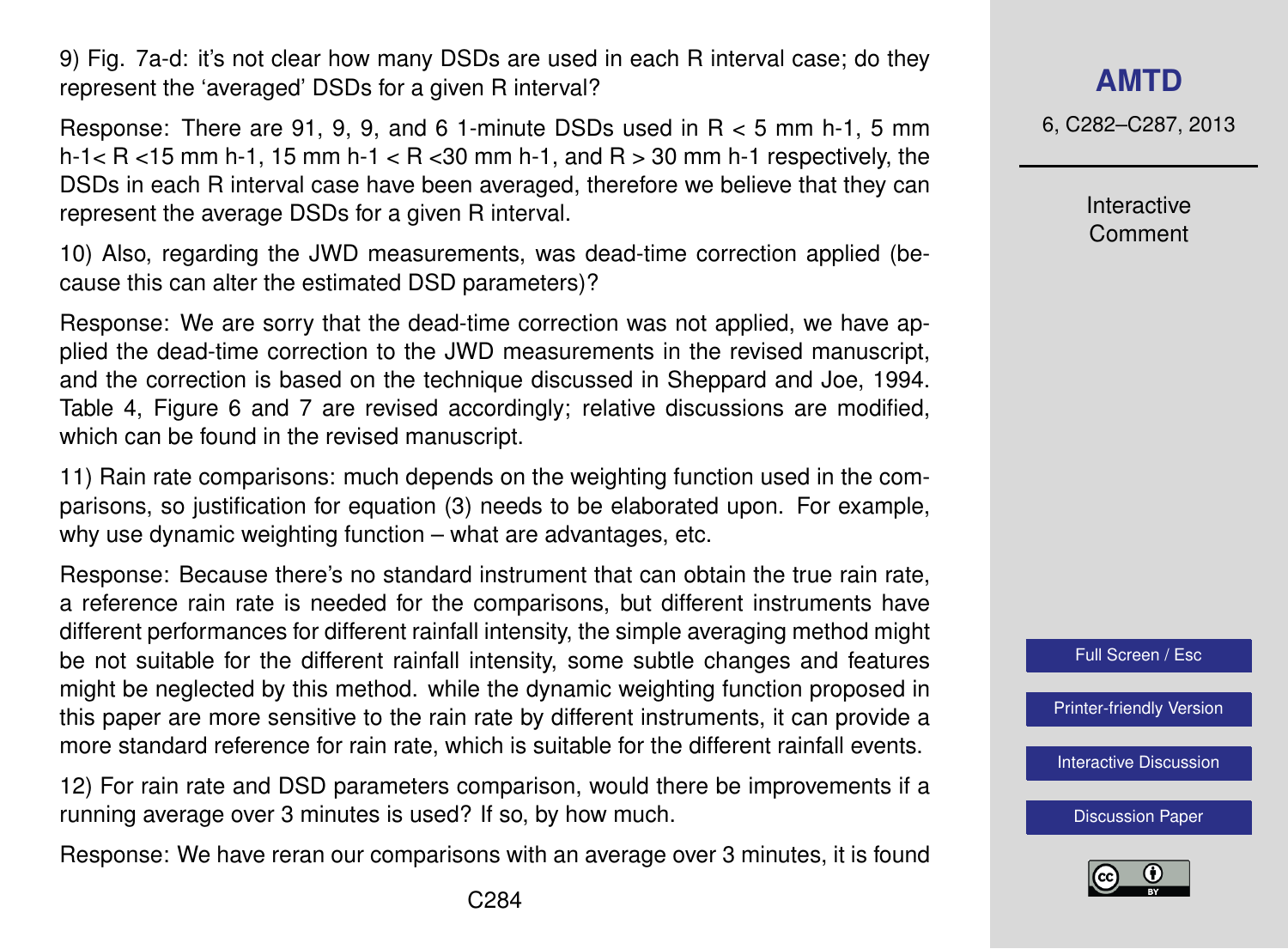that 1) the evolution curve of rain rate are smoothed by the average over 3 minutes; 2) there is a slight improvement for rain rate comparisons, the rain rate by individual instrument and reference rain rate have a better correlation coefficient and a small standard deviation, shown as figure bellows, for example, correlation coefficient between the TBRG and reference changes from 0.9259 to 0.9760, and std changes from 5.77 mm h-1 to 3.37 mm h-1; 3) but because the DSD parameters are already averaged in each R interval case, there are not improvement for DSD parameters comparisons.

### **[AMTD](http://www.atmos-meas-tech-discuss.net)**

6, C282–C287, 2013

Interactive Comment

Full Screen / Esc

[Printer-friendly Version](http://www.atmos-meas-tech-discuss.net/6/C282/2013/amtd-6-C282-2013-print.pdf)

[Interactive Discussion](http://www.atmos-meas-tech-discuss.net/6/519/2013/amtd-6-519-2013-discussion.html)



Interactive comment on Atmos. Meas. Tech. Discuss., 6, 519, 2013.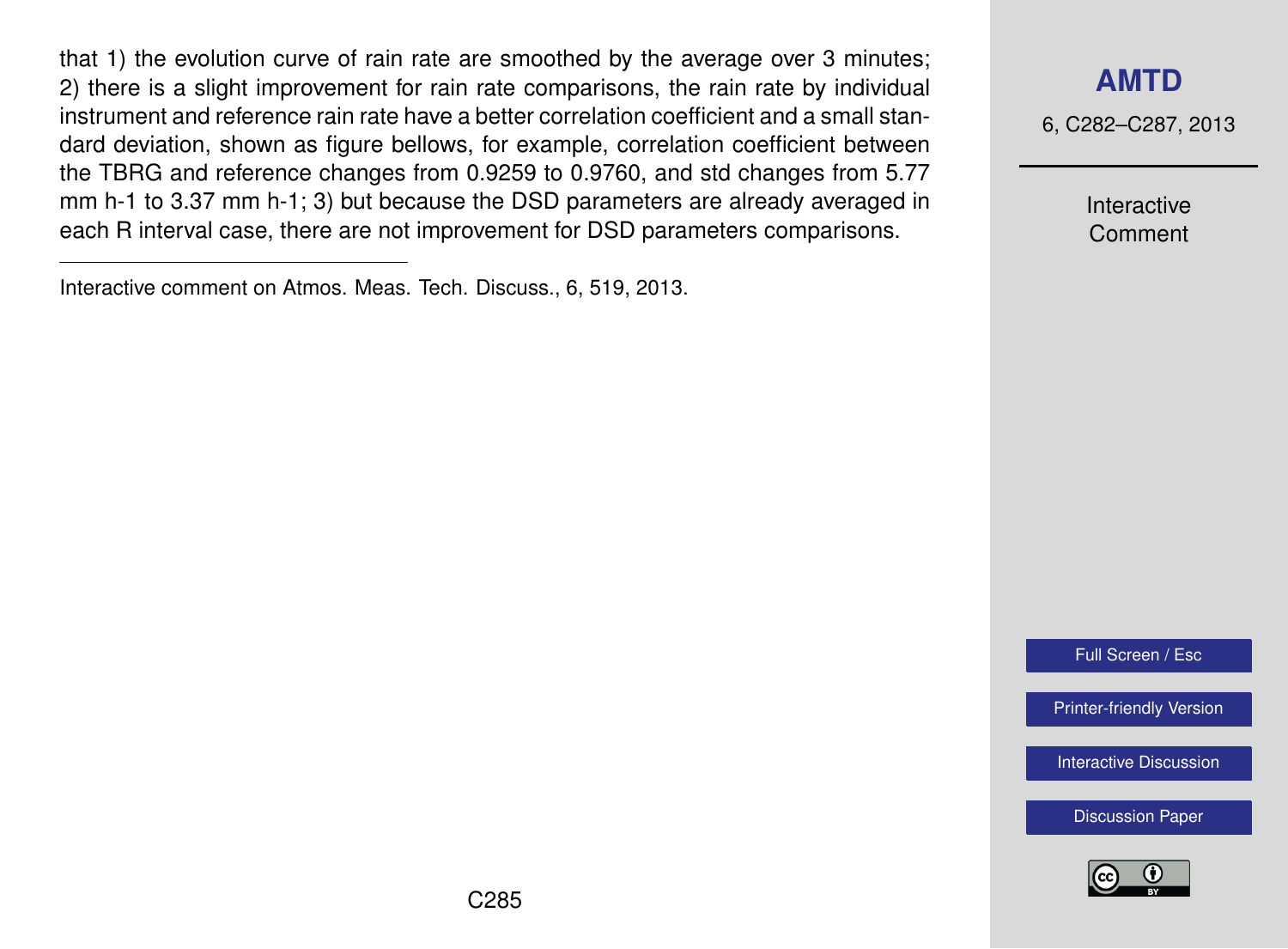## **[AMTD](http://www.atmos-meas-tech-discuss.net)**

6, C282–C287, 2013

Interactive Comment





Full Screen / Esc

[Printer-friendly Version](http://www.atmos-meas-tech-discuss.net/6/C282/2013/amtd-6-C282-2013-print.pdf)

[Interactive Discussion](http://www.atmos-meas-tech-discuss.net/6/519/2013/amtd-6-519-2013-discussion.html)